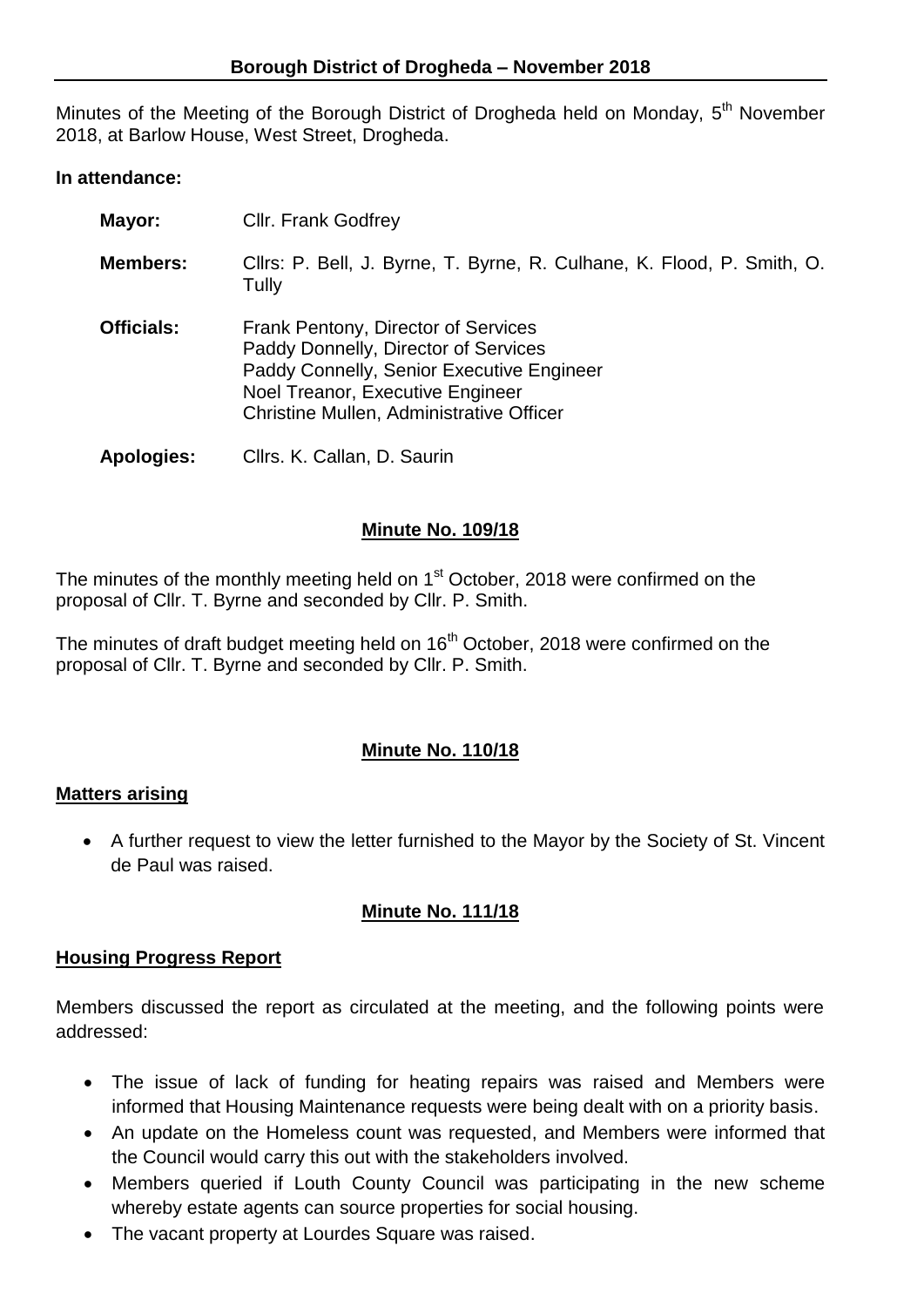- Members asked for cost of bringing derelict properties into social housing standards and informed that a revised budget was needed from central government to deal with derelict properties/sites.
- The waiting time on the Housing list was raised, and Members were informed that some applicants are housed quicker through the Choice Based Letting scheme.
- The number of vacant houses was requested.
- The Council's power in relation to squatters in private lands/properties was queried.
- The income figure under the tenant purchase scheme was requested.

# **Minute No. 112/18**

# **Operations, Marine and Infrastructure Report**

Members discussed the report as circulated at the meeting, and the following points were addressed:

- An update on the graffiti database was requested.
- An update on the works on Termonfeckin Bridge and Ballymakenny Stone Wall was again requested.
- Traffic calming measures for 2019 was discussed.
- Concern was raised about the lack of yellow boxes on Donore Road at the bus station.
- The re-instatement of Mary Street was raised.
- Cleaning of sites after Halloween, in particular, a site at Ballsgrove where a car was burnt out.
- An update on ramps and refurbishment of the CCTV in Rathmullen was requested.
- Query why Louth County Council is the only local authority not to apply for €37 m minor roads fund.
- Report requested on diversion route for heavy vehicles at Plattin Road / Mary Street.
- Report on feasibility of a small roundabout on the Dublin Road at Wheaton Hall.
- Works at Sunday's Gate welcomed and a request for flashing lights.
- Request to contact Bus Eireann regarding bus shelters at bus stops, particularly, George's Street.
- The patch work repair works carried out on Bachelor's Lane raised.
- Lights needed at Bexcells' Lane.
- Another bridge requested at Drogheda Port.
- North Cross route congestion was raised.

# **Minute No. 113/18**

# **Drogheda Allocation of Members Community Grants**

This was proposed by Cllr. P. Bell, seconded by Cllr. P. Smith and agreed by the members.

# **Minute No. 114/18**

Sympathies were extended to the families of Phillip McCabe, Tommy McLoughlin, Larry Cunningham and the Brodigan family (from Cllr. T. Byrne).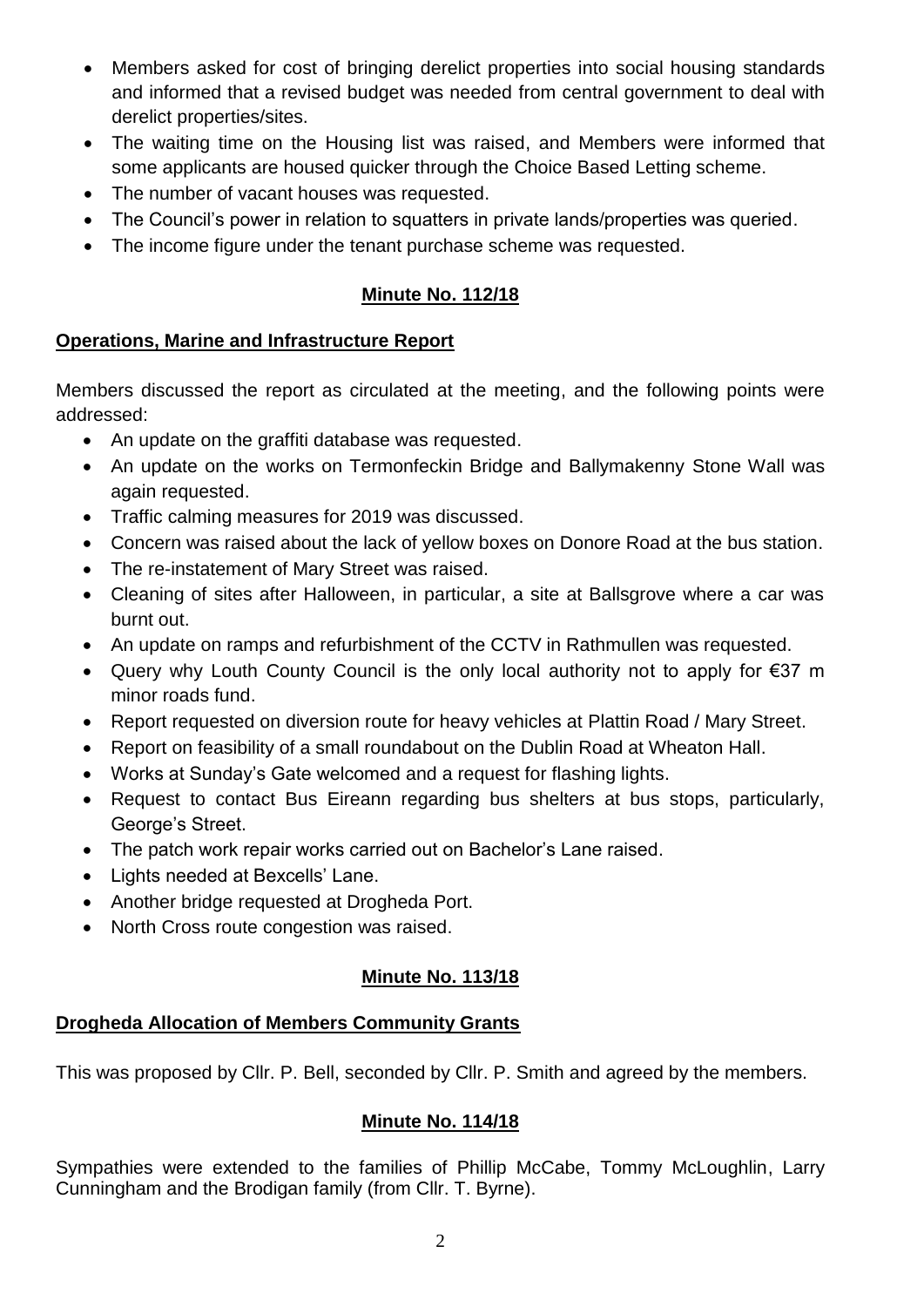Congratulations were extended to the Newtown Blues and the Dundalk Football Team.

### **Minute No. 115/18**

# **To agree a date for the January 2019 Borough District of Drogheda Meeting**

It was proposed by Cllr. P. Bell, seconded by P. Smith and agreed by the members to hold the January meeting of the Borough District of Drogheda on 7 th January, 2019**.**

### **Minute No. 116/18**

# **Part 8 Report in respect of Development Works at 68-69 West Street, Drogheda**

This was proposed by Cllr. P. Bell, seconded by Cllr. P. Smith and agreed by the members.

### **Minute No. 117/18**

### **Part 8 Report in respect of Refurbishment Works at Drogheda Civic Offices, Fair Street**

This was proposed by Cllr. T. Byrne, seconded by Cllr. O. Tully and agreed by the members.

A discussion on the submissions received took place. A request for the figure on how much was received from the Insurance from the fire at the Council offices in Fair Street in 2009 was requested. The timeframe for delivery of this project was requested. The consultants and staff of Louth County Council were thanked for their work on the proposed refurbishment works.

### **Minute No. 118/18**

### **Notice of Motion**

| Proposed by: | Clir. P. Bell         |
|--------------|-----------------------|
| Seconded by: | <b>CIIr. P. Smith</b> |

"That this Council in response to littering crisis in Drogheda convene a special workshop meeting with the relevant Council Officials and Elected members for the purpose of considering and agreeing the most effective response to this criminal activity which is having a profound negative impact on the image and environment of our town, surrounding villages and townlands."

### **REPLY:**

**The Council has been aware of the issue with litter in Drogheda, and our response to date includes the following:**

**From the beginning of February of this year we have deployed an extra litter warden to Drogheda in addition to the warden previously assigned there on a permanent basis.** 

**We have also increased our regular 5-hour foot patrols in which we target an area with all 6 of the litter wardens operating in County Louth. There have already been 4 such in Drogheda this year, (up from a full annual figure of 4 during all of 2017).** 

**We have also tasked our three traffic wardens with reporting on any littering that they encounter during the course of their traffic warden patrols.**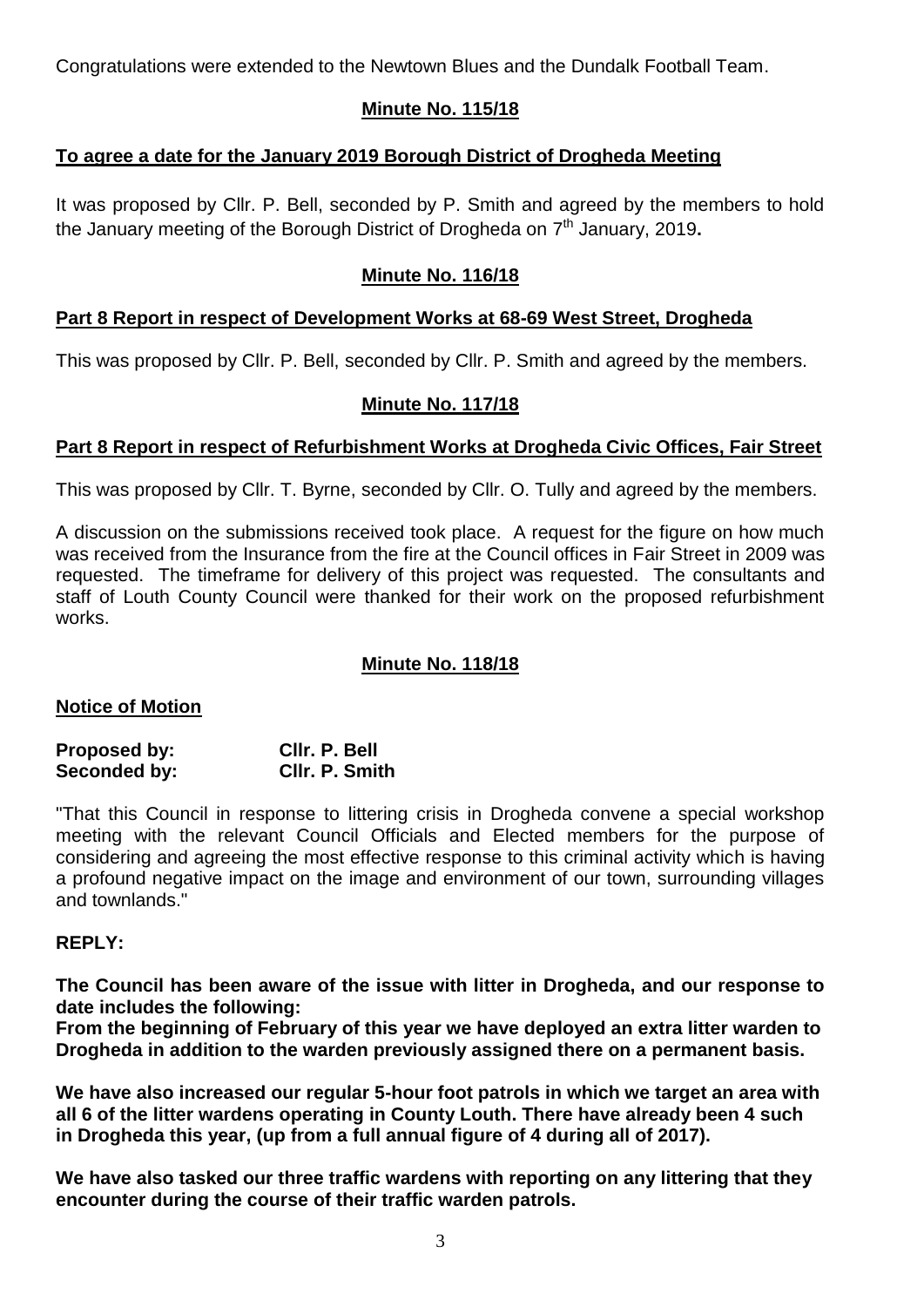**The wardens have issued some 221 fixed penalty notices so far in 2018 (up to 26th June) reflecting a significant increase in enforcement activity in Drogheda in the current year over previous years. Many of these will result in prosecutions in the latter half of the year (Note: unpaid fixed penalty notices are forwarded for prosecution within 6 months of their issue).** 

**The wardens on the ground report an improvement in the occurrence of littering in the targeted areas of the town resulting from their enforcement efforts in the year to date. They are targeting continued improvements as the year progresses.**

**Consistent and effective enforcement provides the only real route to progress on this issue. With this in mind, the council will continue to deploy its available resources to best effect in order to tackle the issue of littering in Drogheda and throughout the County, and will keep progress on the issue under review.**

The Members noted the reply. It was noted that the response was not keeping in line with the Motion. It was agreed that this issue would be brought to the attention of the Operations Department with a view to establishing a workshop.

### **Minute No. 119/18**

#### **Notice of Motion**

| <b>Proposed by:</b> | <b>CIIr. F Godfrey</b> |
|---------------------|------------------------|
| Seconded by:        | CIIr. P. Smith         |

"That the Borough District of Drogheda carries out a Health & Safety report on the deteriorating state of Ship Street and its houses on the Marsh Road, and issue a report to the Council."

### **REPLY:**

**The Council is investigation the ownership of the dwellings on Ship St and will report back to Council on its finding when completed.**

The Members noted the reply.

### **Minute No. 120/18**

#### **Notice of Motion**

| <b>Proposed by:</b> | CIIr. P. Bell  |
|---------------------|----------------|
| Seconded by:        | CIIr. T. Byrne |

"That Louth County Council take necessary steps to ensure pedestrian safety for the residents of Knockbrack Downs and Knockbarck Close by installing a pedestrian crossing on Matthews Lane, essential road markings, additional weight restriction signs and electronic speed signs."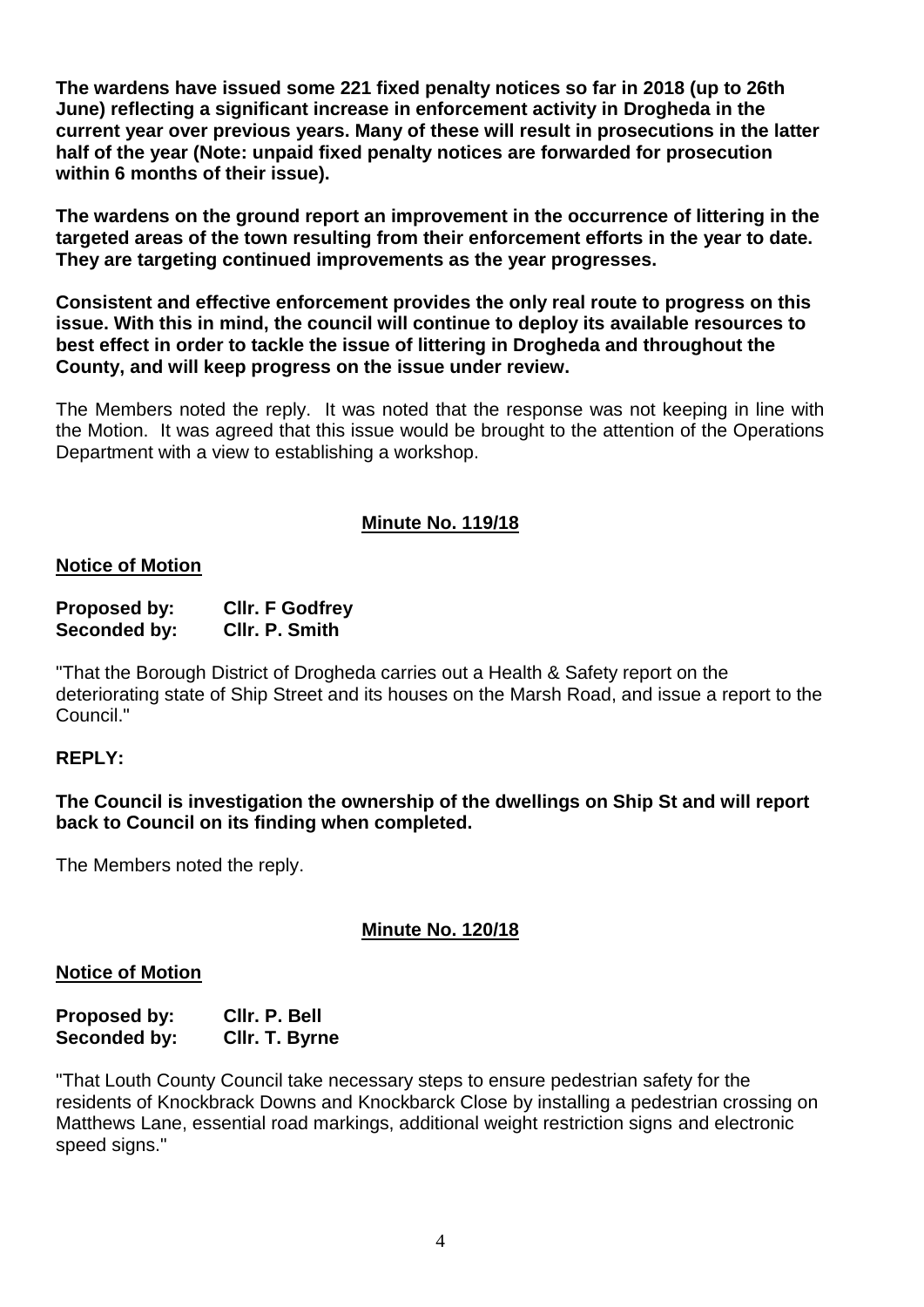### **REPLY:**

**A traffic and pedestrian survey will be undertaken at this location to assess fully the extent of the problem and the requirement for a solution. Subject to verification of need on the basis of this survey, low cost safety funding will be sought to enable works to be carried out at this location during the coming year.**

The Members noted the Motion.

# **Minute No. 121/18**

### **Notice of Motion**

#### **Proposed by: Cllr. F. Godfrey Seconded: Cllr. P. Smith**

"That Louth County Council reclaims the North Quay port area (from old Sound Shop on North Quay to Donor's Green), presently being used by the Port Company for on-street car parking and for port business and commerce. Louth County Council should reclaim this area and make it available for the use of the people of Drogheda for river walks and other recreational and tourism facilities."

### **REPLY:**

### **North Quay, The Mall and Merchants Quay are owned by the Drogheda Port Company and there are no plans to acquire the property by Louth County Council.**

The Members noted the Motion. It was noted that the Port Company have co-operated with the Council during the Fleadh Cheoil 2018 and provided civic space at this area.

# **Minute No. 122/18**

### **Notice of Motion**

| Proposed by: | CIIr. P. Smith |
|--------------|----------------|
| Seconded by: | CIIr. P. Bell  |

"Calling on the Council to carry out speed tests on the Old Slane Road and the Mell Road as a matter of urgency. Both roads converge at Leonard's Cross, a dangerous junction and for the Engineering Section to give their opinion for the need or not, for a pedestrian crossing at this junction or other appropriate location."

### **REPLY:**

### **This junction has been included in the 2019 Low Cost Safety proposal that was sent to the Department some weeks ago.**

The Members noted the Motion. It was noted if the funding application is successful and the low cost safety measures are implemented, the Council can then determine what is required.

# **Minute No. 123/18**

It was proposed by Cllr. P. Bell and agreed by the Members to suspend standing orders and extend the meeting time by a further 5 minutes.